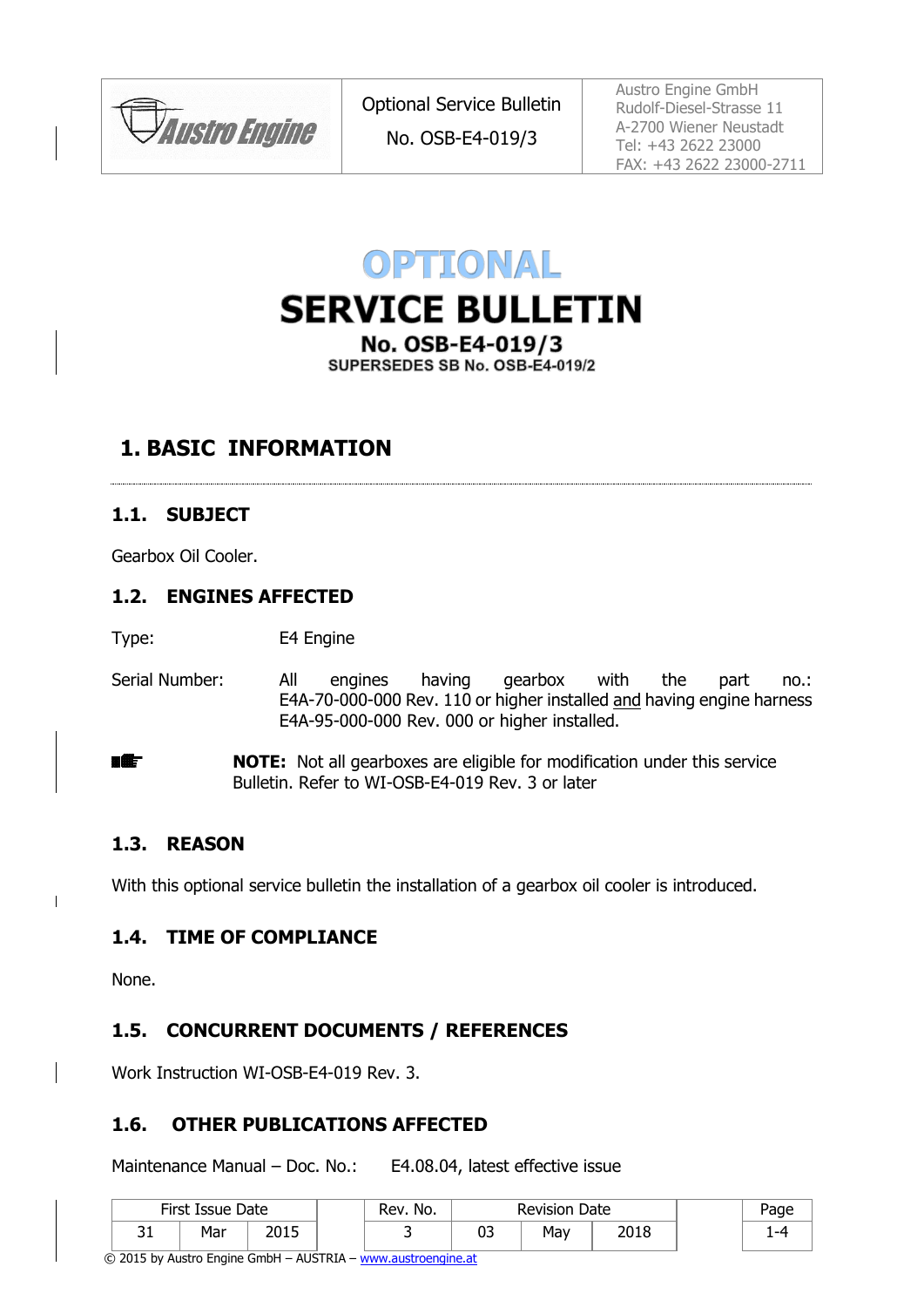

Austro Engine GmbH Rudolf-Diesel-Strasse 11 A-2700 Wiener Neustadt Tel: +43 2622 23000 FAX: +43 2622 23000-2711

#### No. OSB-E4-019/3

## **2. TECHNICAL DETAILS**

#### <span id="page-1-0"></span>**2.1. ACCOMPLISHMENT / INSTRUCTIONS**

Refer to Work Instruction WI-OSB-E4-019 Rev. 3 or later.

#### **2.2. ILLUSTRATIONS**

None.

#### **2.3. MASS (WEIGHT)**

Not applicable.

#### **2.4. APPROVAL STATEMENT**

The technical content of this document has been approved under the authority of DOA No. EASA.21J.399.

| First Issue Date |     |      | Rev. No.<br><b>Revision Date</b> |    |     | 'age |  |
|------------------|-----|------|----------------------------------|----|-----|------|--|
| n.<br>ັ          | Mar | 2015 |                                  | 03 | May | 2018 |  |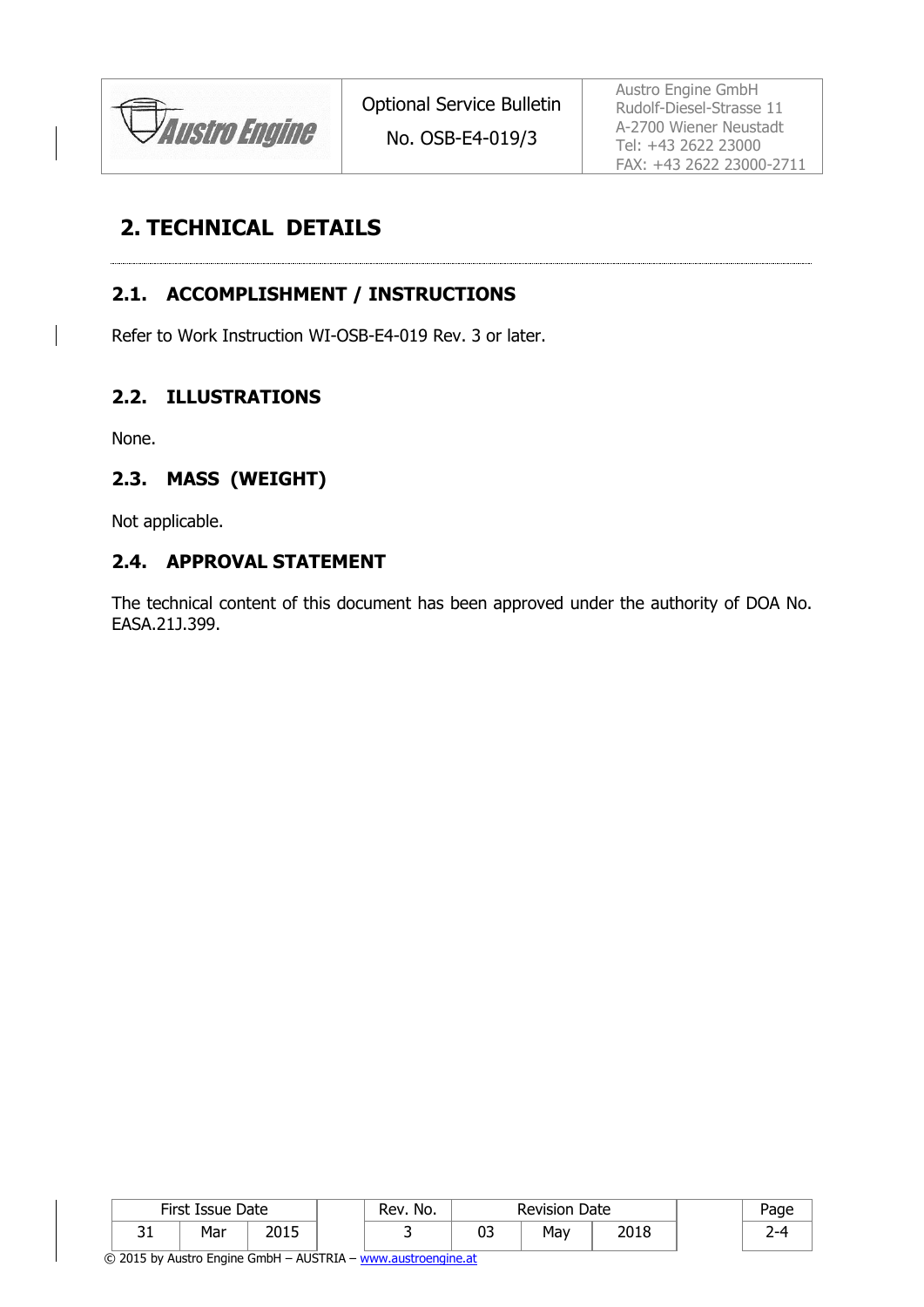

No. OSB-E4-019/3

Austro Engine GmbH Rudolf-Diesel-Strasse 11 A-2700 Wiener Neustadt Tel: +43 2622 23000 FAX: +43 2622 23000-2711

### **3. PLANNING INFORMATION**

# **3.1. MATERIAL & AVAILABILITY**

Refer to Work Instruction WI-OSB-E4-019 Rev. 3 or later.

#### **3.2. SPECIAL TOOLS**

None.

#### **3.3. LABOR EFFORT**

Approximately 3 hours.

#### **3.4. CREDIT**

None.

| First Issue Date |     |                | Rev. No. |    | <b>Revision Date</b> | Page |   |
|------------------|-----|----------------|----------|----|----------------------|------|---|
| ∽.<br>ັ          | Mar | ח ו חר<br>∠ບ⊥ບ |          | 03 | May                  | 2018 | ັ |